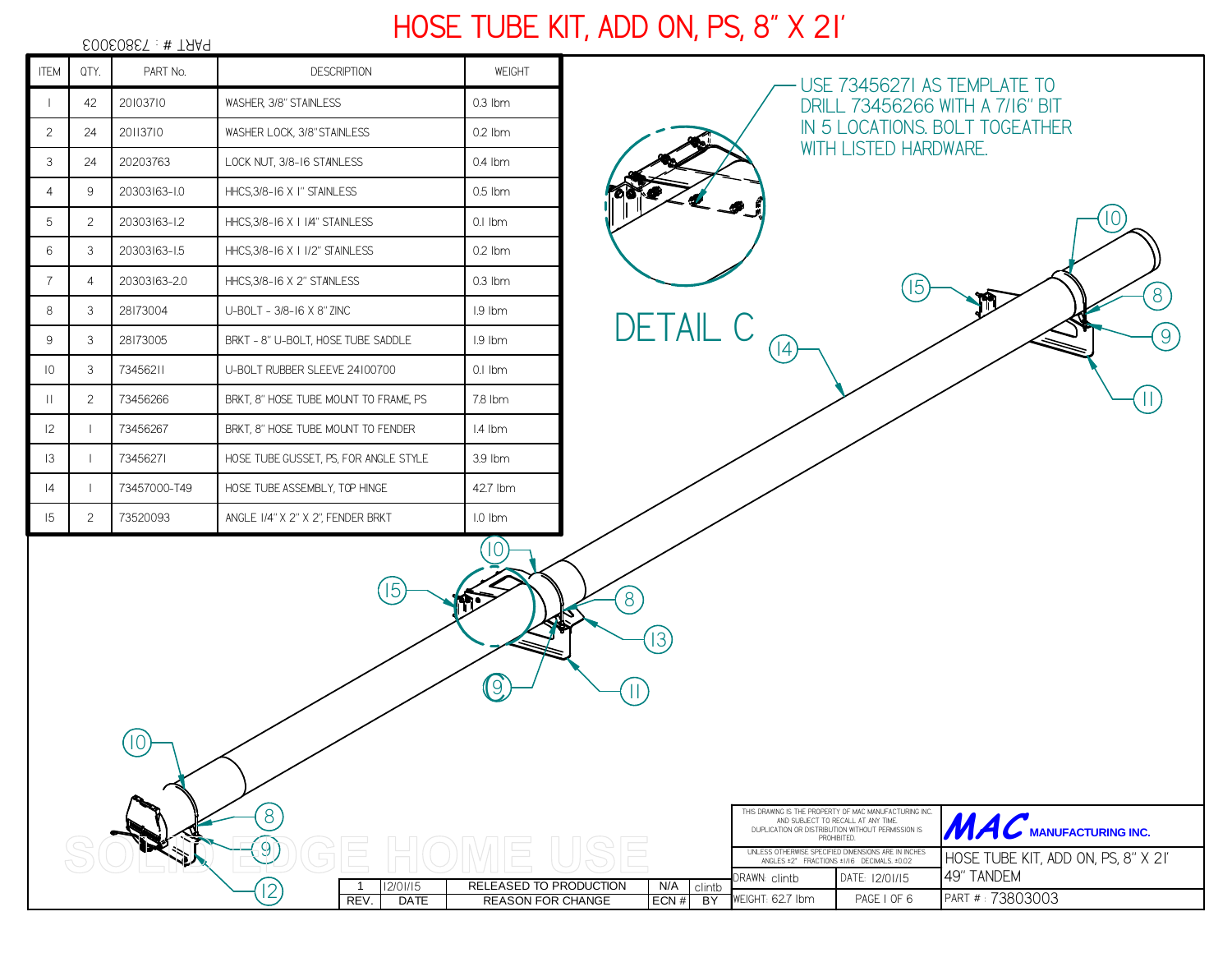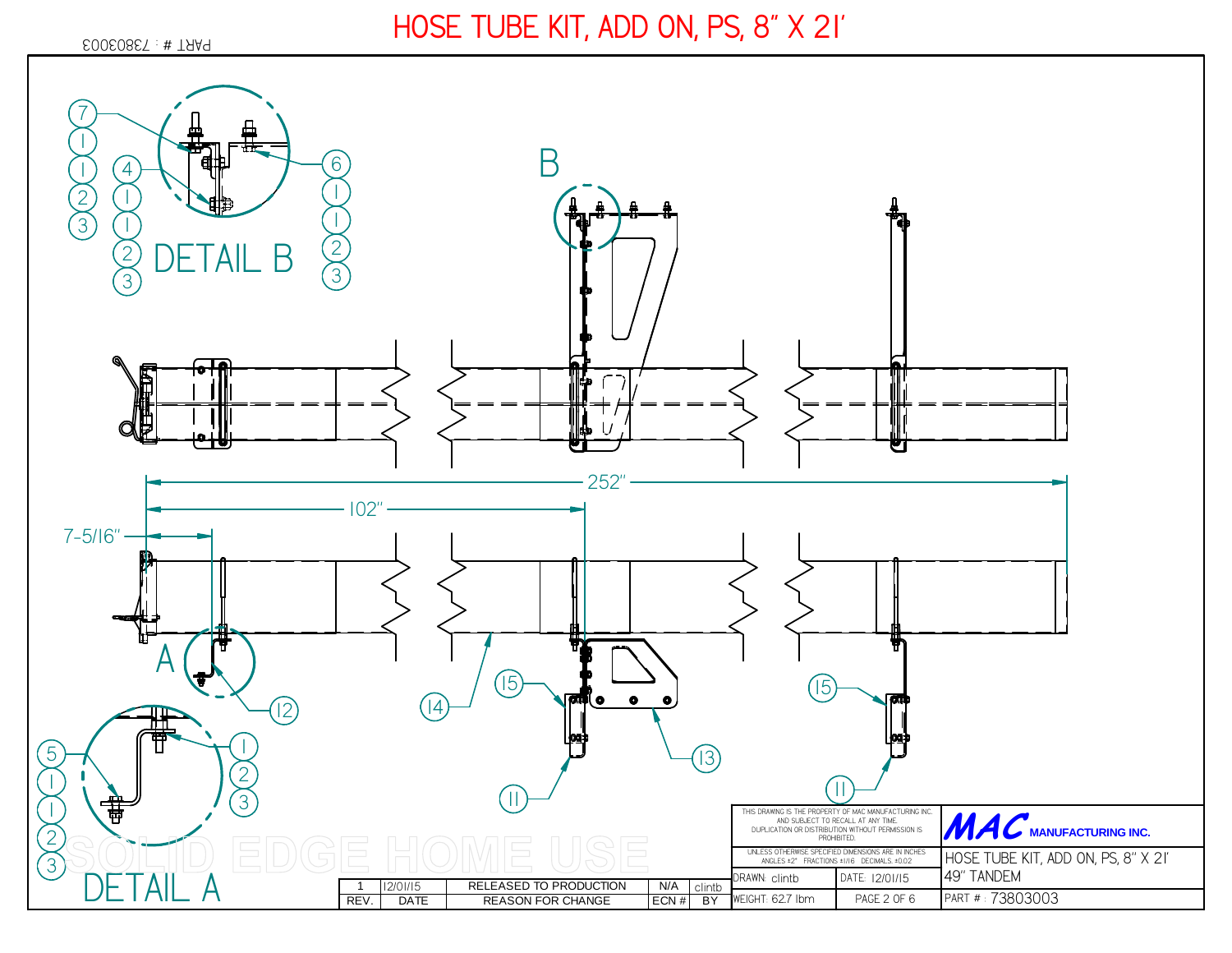*73803003* PART # :

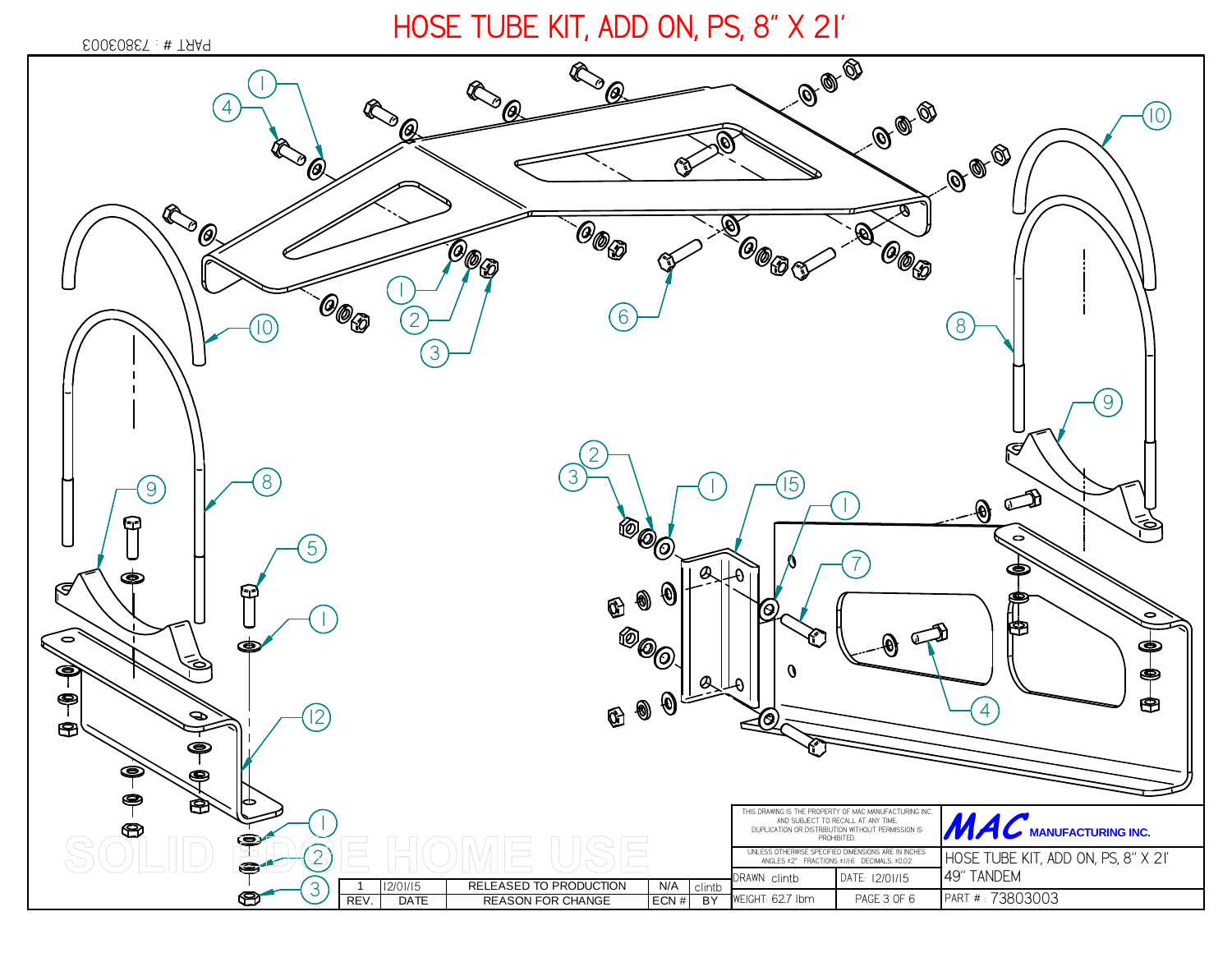#### *73803003* PART # :

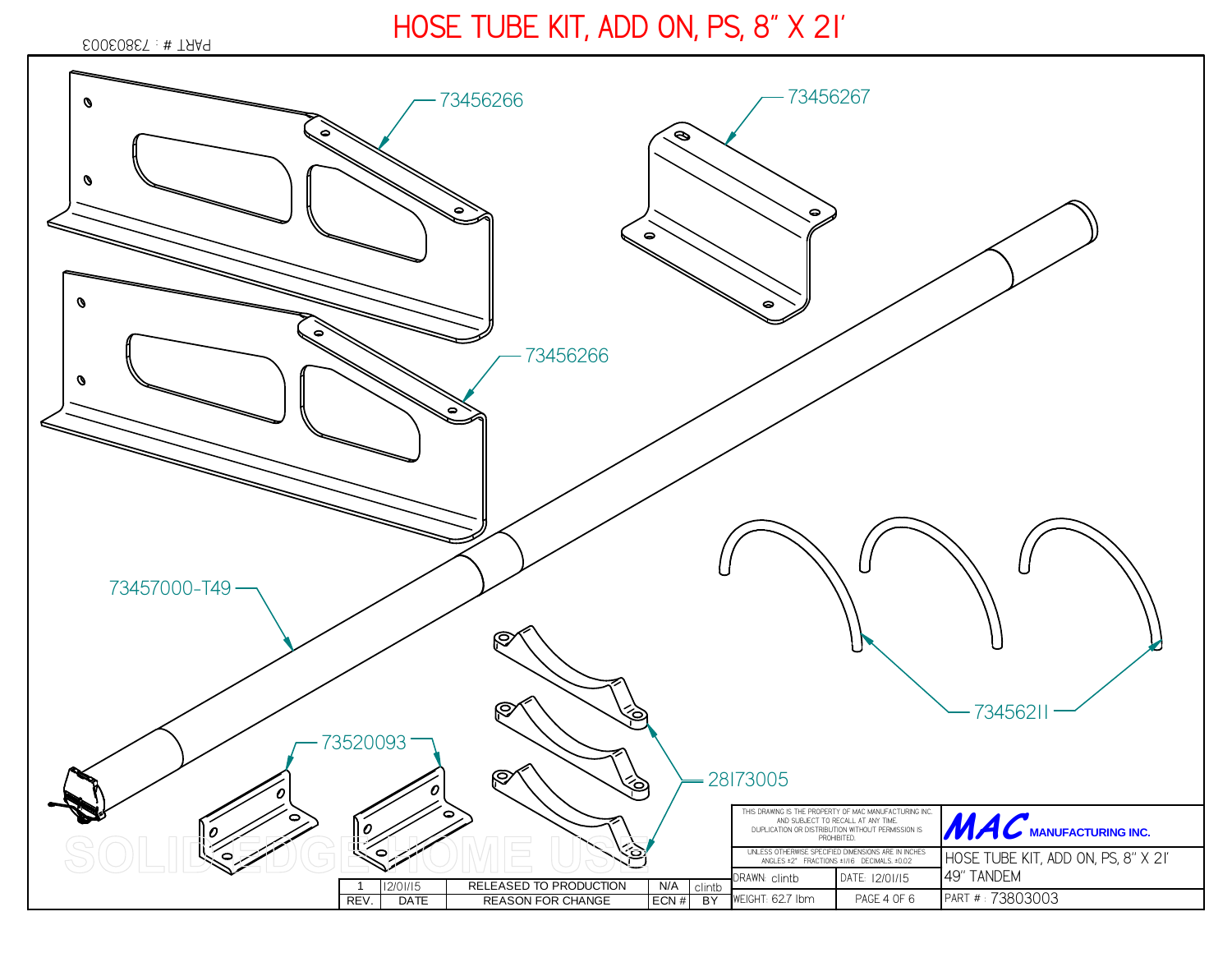#### *73803003* PART # :